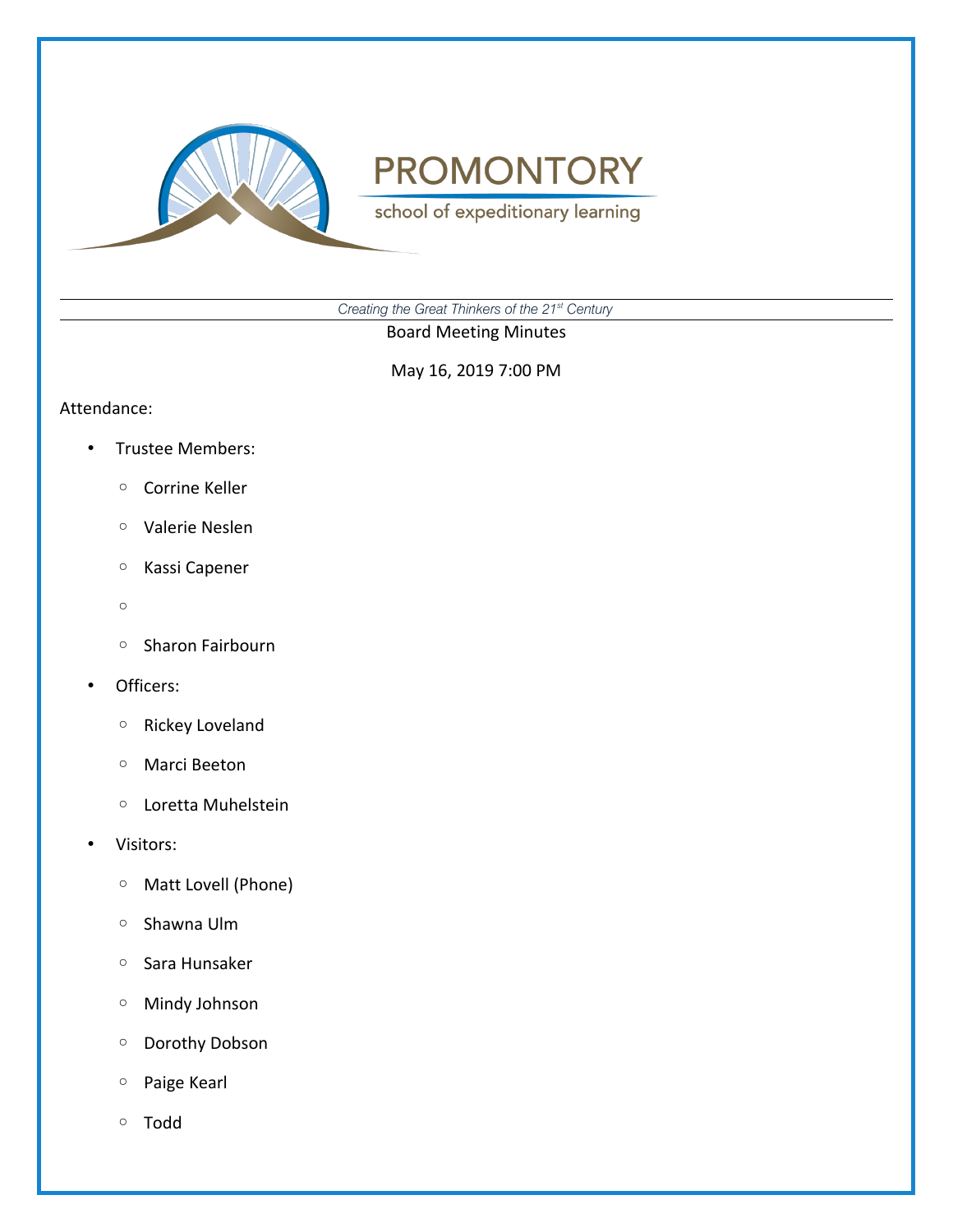

school of expeditionary learning

*Creating the Great Thinkers of the 21st Century*

- Director:
	- Jamie McKay
- Public Comment:

### 7:06 PM Call to Order

- Welcome and Mission Statement- Retta
	- Thought about the importance of education

### 7:08 PM-Training-Jamie McKay

- Sex Education and abuse Awareness
- We use state approved material for training, and teachers are trained as well to teach health education

7:20 PM- Minutes

• **ACTION:** April 18, 2019 board meeting minutes. Kassi motions to approve the April 18, 2019 minutes. Sharon seconds the motion. Passes unanimously.

7:21 PM- Public Comment

• No Public Comment

### 7:45 PM- Finance

- Budget Review- Kassi & Matt (Phone)
	- We will be voting on 2019 fiscal year tonight and in June
	- We are on year six with building payments-interest rates have gone up/ May possibly want to bond with the state in the next few years
	- 2019/20 budget (fiscal year '20) line 810 Dues and Fees should be \$2,200/ 810 Background checks should be \$3,000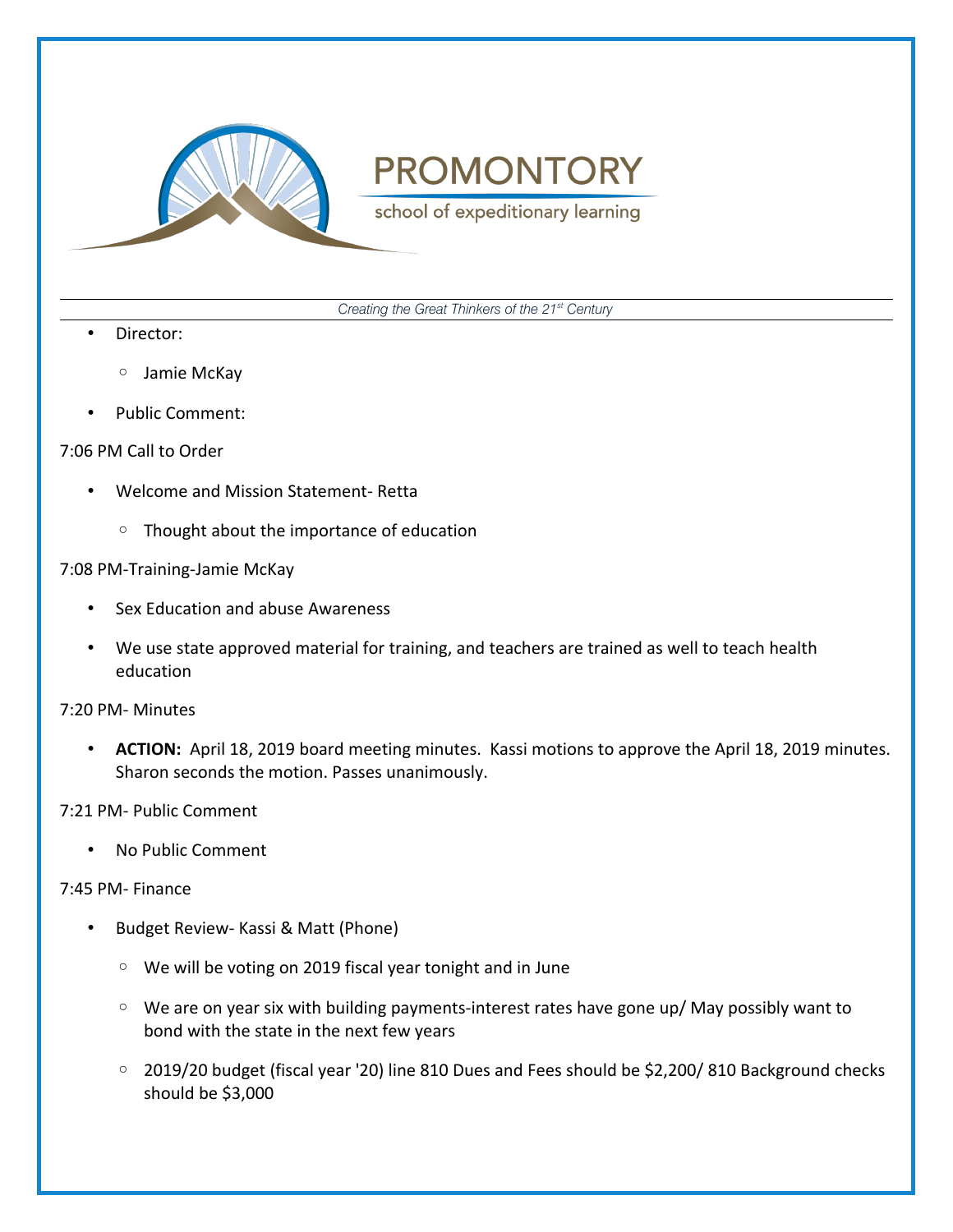

school of expeditionary learning

*Creating the Great Thinkers of the 21st Century*

- We have enough money in reserves that we need to consider what we can do to benefit the students- A better theater situation/ Yurt (?)/ Jamie will ask the teachers what their needs are/ dedicated music place
- $\circ$

### 7:56 PM-Business Items

- Policies- Sharon
	- Governing Body
	- Policies
	- Change the policies from pdfs into webpages
	- Go over policies in June
- Intensives Update- Jamie
	- No updates
- Fundraiser Update- No update other then it's tomorrow!
- Board Vacancies- Welcome to all who come, we will be voting in June
- Salaries will be increasing for teachers, staff and aids
	- Bonuses are based on merit
- •

### 8:20 PM Action Items

- **ACTION:** Current Fiscal Year Final Amended Budget- Sharon motions to the new proposed 2018/2019 budget. Kassi seconds the motion. Passes unanimously.
- **ACTION:** Next Fiscal Year Annual Budget- Kassi motions to approve the 2019 budget with the changes discussed in line 810 dues and fees and 810 background checks. Sharon seconds the motion. Passes unanimously.
- **ACTION:** EOY Bonuses-Included in above motions.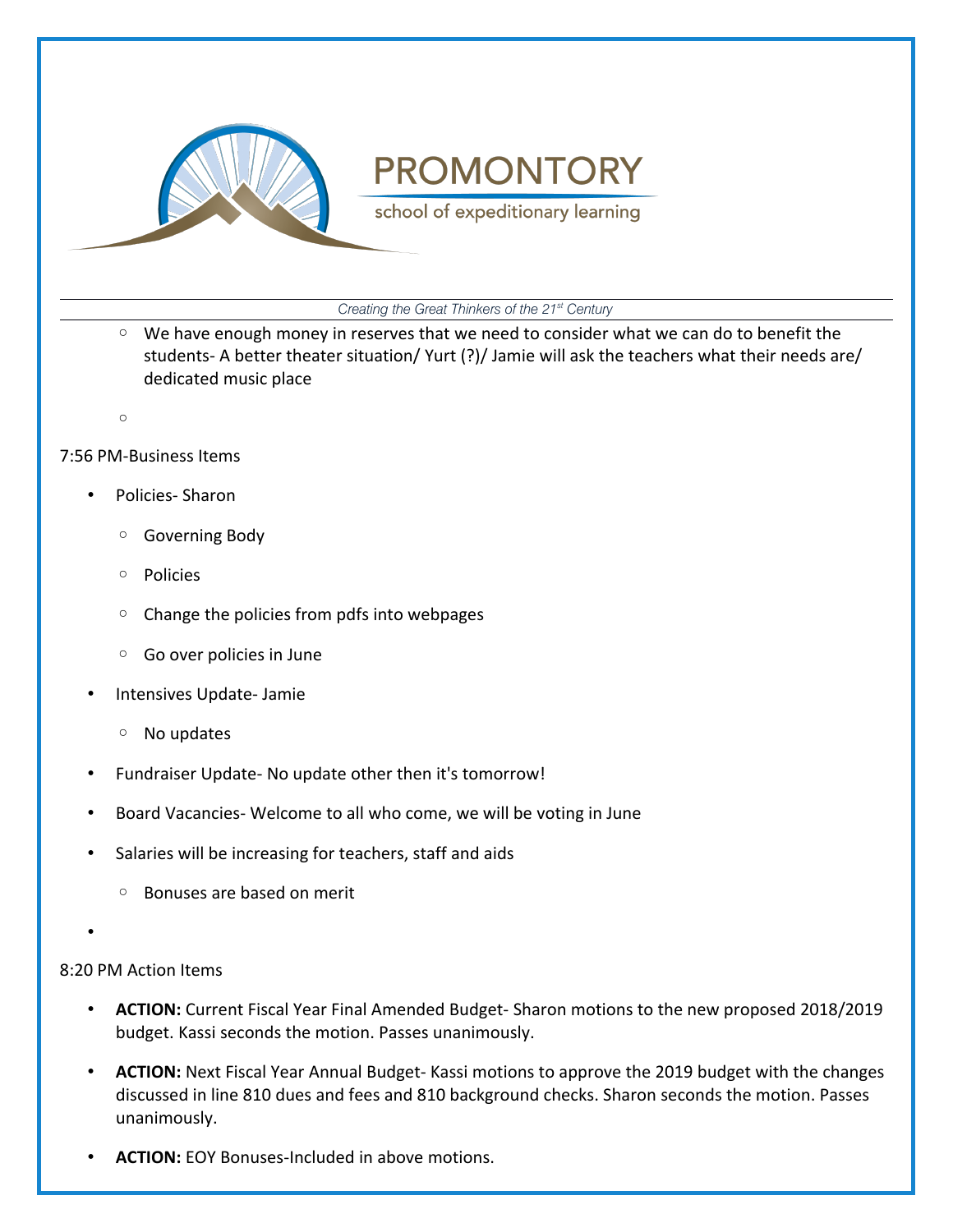

school of expeditionary learning

*Creating the Great Thinkers of the 21st Century*

- **ACTION:** Next Fiscal Year Salaries/ Wages- Included in above motions
- **ACTION:** Policies- Postponed until June
	- Fundraising Policy
	- Fieldwork & Overnight Policy
	- Governing Board Policy
	- Gang Prevention Policy
	- Pest Management Policy
- **ACTION:** Fall Expedition Approval
	- 7/8 Expedition Camp out- Sharon motions to approve the 7/8 Expedition camp out. Kassi seconds the motion. Passes unanimously.
- **ACTION:** Fundraiser Race- May 25- Sharon motions to approve the Fundraiser Race on May 25. Kassi seconds the motion. Passes Unanimously.
- **ACTION:** ¾ Expedition- Card Fundraiser- Be postponed until June board meeting

#### 8:28 PM- Director Report

- Staffing Update-
	- We are fully staffed for next year, except some aide positions
- Enrollment-Current
	- Total: 434
- Professional Development
	- Individual Teacher Goals
	- 2<sup>nd</sup> round of formal assessments
	- Implementation Review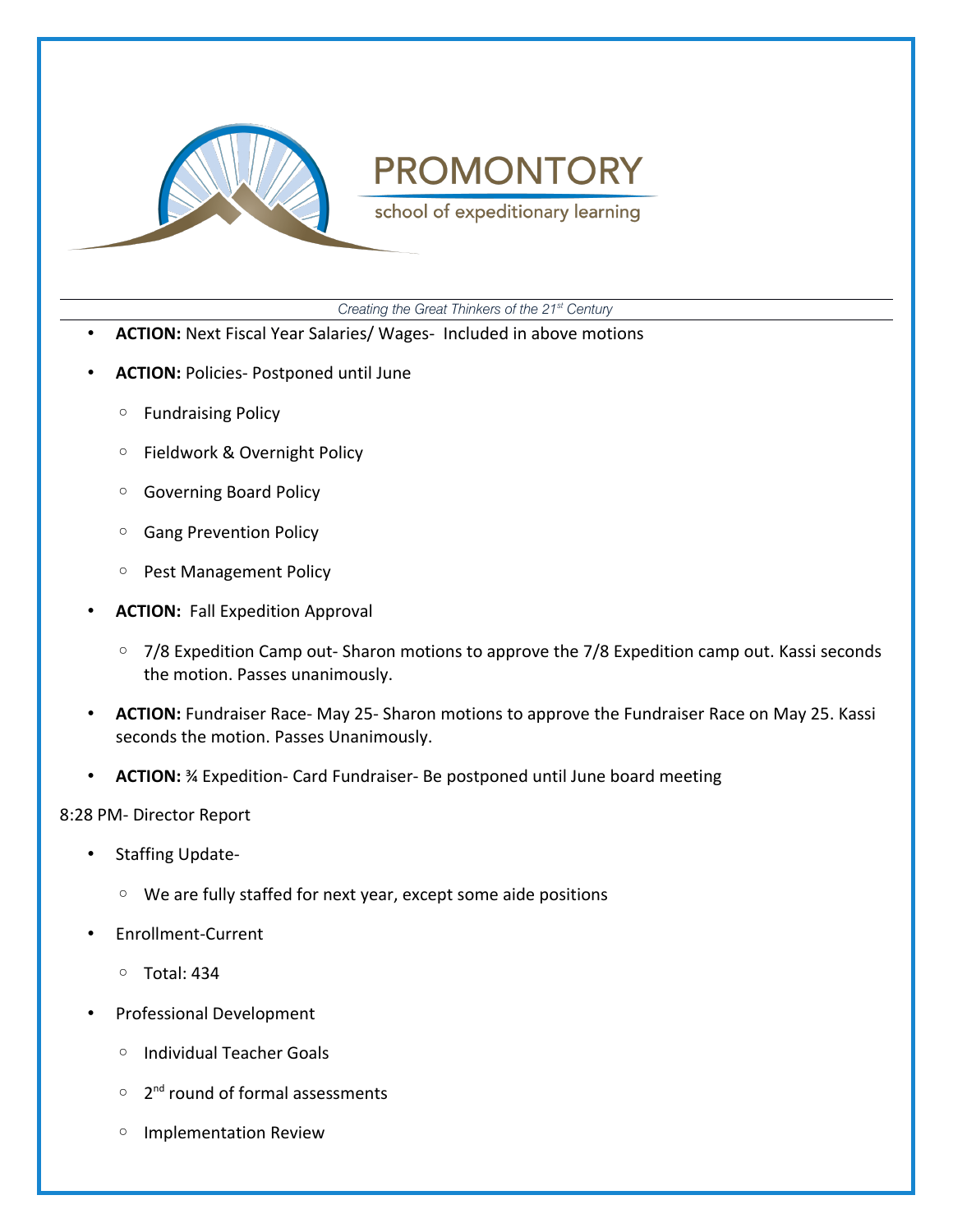

school of expeditionary learning

*Creating the Great Thinkers of the 21st Century*

- Public Relations
	- Mega Celebration Friday TOMORROW!
		- We have a Peregrine Falcon costume, people.
		- Bouncy House Rain Day Next Thursday
		- Indoor Plans in Place for inclement weather
	- 5K Run Saturday May 25th
	- Movie in the Park (15 second commercial)
	- Movie Theater promotions- 1 minute film.
- Lottery/2019 Enrollment
	- Aspire Enrolled- 448
	- Enrollment Estimate Total- 456
	- Waiting List 142
- Achievements
	- Found Protest Art (Trash sculptures) Story in Box Elder Journal
	- Corinne Sesquicentennial Celebration Concerts
	- Better World Day
- RISE testing
	- State-wide technology issues, almost every single day.
	- Not finished with testing
	- All official scores will be verified in October.

#### 8:55 PM- Closed Meeting